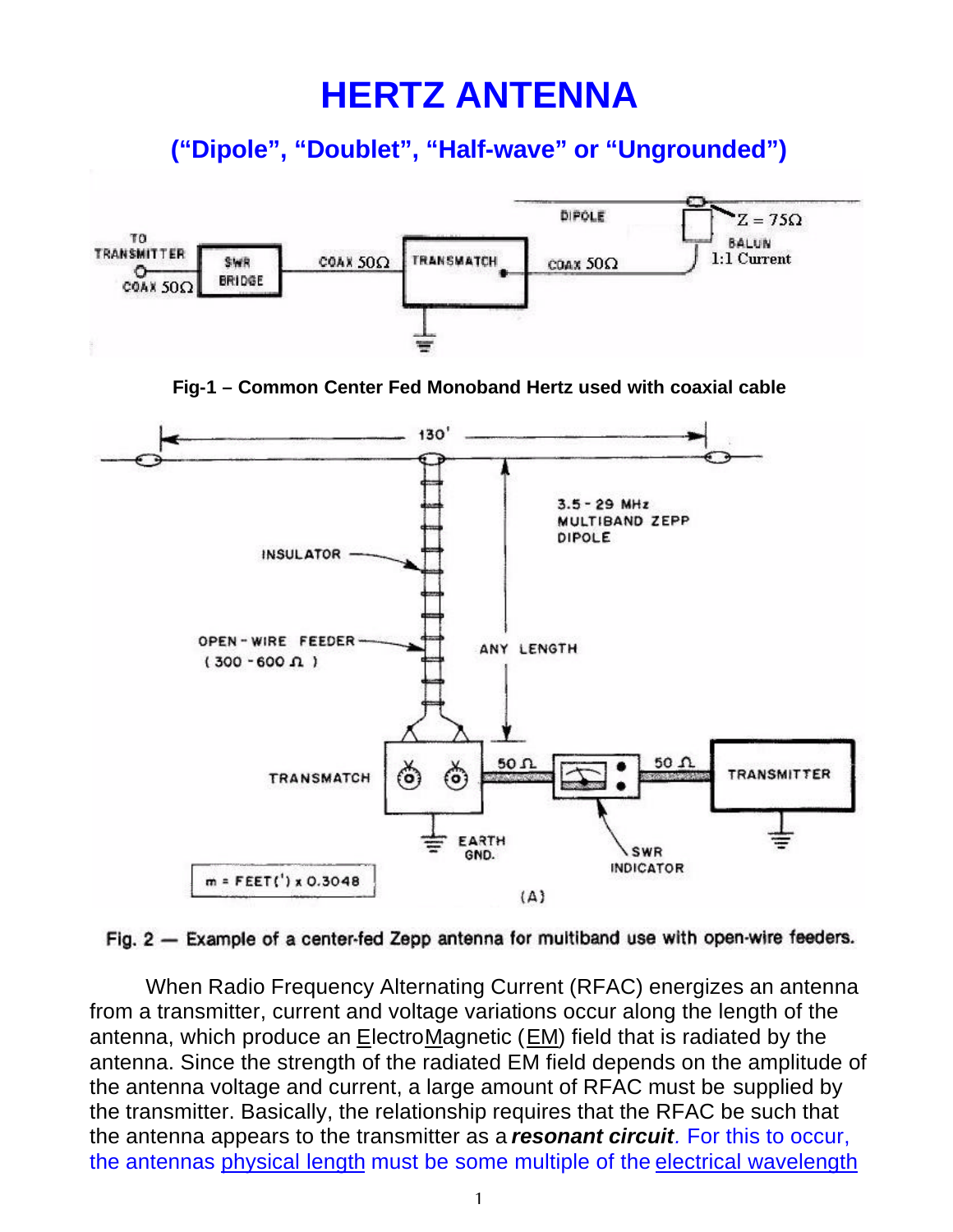of the applied RFAC. Most commonly, this multiple is one-half wavelength  $(1/2\lambda)$ , in other words, an antenna whose physical length is equal to one-half the electrical wavelength of the applied RFAC. Such an antenna is called a *halfwave antenna.*

There are a variety of antennas in use today, which range in complexity from a simple, single conductor to elaborate arrays containing many elements. **For any particular application, the type of antenna used depends on the requirements of the system, which include the "Frequency", "Directivity", "Polarization" and "Range". One of the simplest, yet widely used antennas invented early in 1886**, is the *"Hertz".* It is named after its **inventor**, *German Physicist Dr. Heinrich Rudolph Hertz*. **Essentially, a Hertz is any antenna that is one-half wavelength long, or any 'even' or 'odd' multiple of a half wavelength long. The "Basic" Hertz is a single wire antenna, center fed with a total physical wire length equal to one half of the electrical wavelength of the RFAC to be transmitted. The Hertz antenna, is also know as a** *"Dipole", "Doublet", "Half-wave" or "Ungrounded"* **antenna. It can be mounted in a vertical, horizontal, or slanting (sloping) position**. The **center** of a half-wave antenna is a **low impedance** ("high" current / "low" voltage) point of approximately **73W.** The **end** of a half-wave antenna is a **high impedance** ("low" current / "high" voltage) point of approximately **2400W. (Figure-1)**

**The operation of the Hertz antenna is based on the fact that the wavelength to which 'any wire' will tune depends directly upon its length. The radiator is thus self-tuned and no ground or other conducting plane is necessary**. A Hertz antenna is erected some distance above ground and consequently, can be placed where it is less disturbed by the effects of grounded objects, such as buildings and shrubbery. Since the Hertz is usually one-half wavelength long, they are rather long at Low Frequencies (LF) and Medium Frequencies (MF). **Example; a Hertz antenna for a frequency of 1.8 MHz would be 260 feet long**.

## *Multi-band Hertz*

- **1. The 1st way to build a multi-band Hertz is, theoretically a 260 foot long Hertz (130 feet on each leg) is a multi-band antenna capable of being used with moderate efficiency on frequencies from 160 Meters to 2 Meters, by using a quality tuner (impedance matching network).**
- **2. The 2nd way to build a multi-band Hertz is to parallel connect the centers of several together and feed them with a common RF feed line. This antenna system can work on several bands using a minimum of space. In this version of the Hertz, each insulated end can be tied to any convenient support and the antennas need not all be in the same plane. (Figure-2)**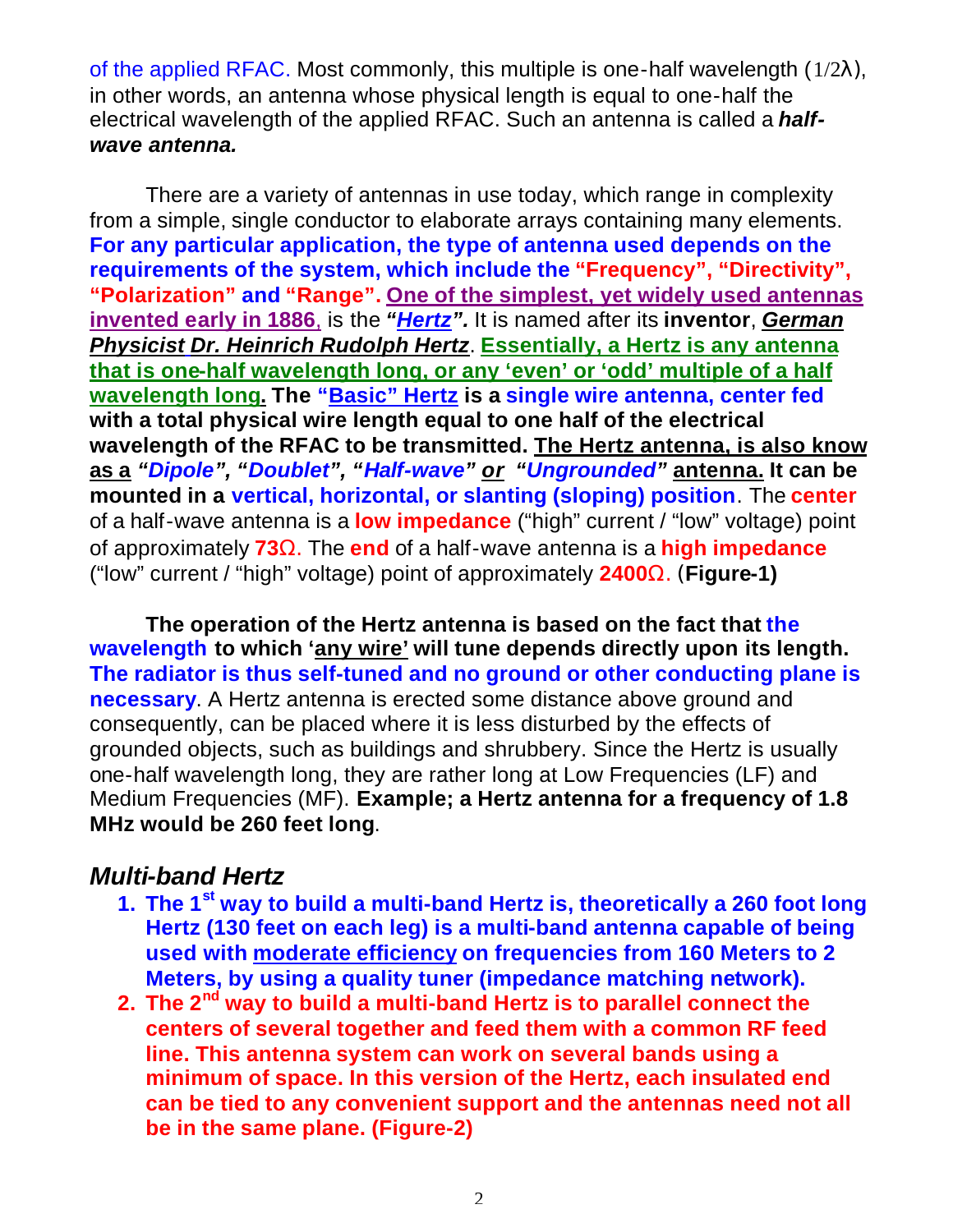

**(Figure-2) 10 – Multiple Mono Band Hertz Center Fed Parallel Connected (Sometimes called a "Fan" Dipole)**

**3. The 3rd way to build a multi-band Hertz when space is limited is to use traps, consisting of parallel tuned circuits inserted in the two segments. To build an antenna suited for the 40 and 20 Meter bands, insert a trap on each segment. The full length of each segment is resonant on the 40 Meter band while the length going from the center feed point to the first trap is resonant on the 20 Meter band. Traps should be designed to resonate at 14 MHz (20 Meters), isolating the end sections of the dipole from the feed line at that frequency. On 7 MHz (40 Meters), the traps would have low impedance, and the whole antenna is used. Some trimming of the segments is however necessary compared to the calculated lengths to compensate for the effects of the traps. (Figure-3)**



**(Figure-3) Trap center fed versions of Multi-band Hertz**

**4. The 4th way to build a multi-band Hertz is using the properties of electromagnetism; a dipole cut to be resonant at a certain frequency will also be resonant on its 3rd harmonic. For example at three halfwaves higher, eliminating the need for an additional antenna. If a dipole is designed for the 40 Meter (7 MHz) band it will be also be resonant on the 15 Meter band (21 MHz). This is the way the antenna system called a "G5RV", (named after its' inventor Louis Varney**